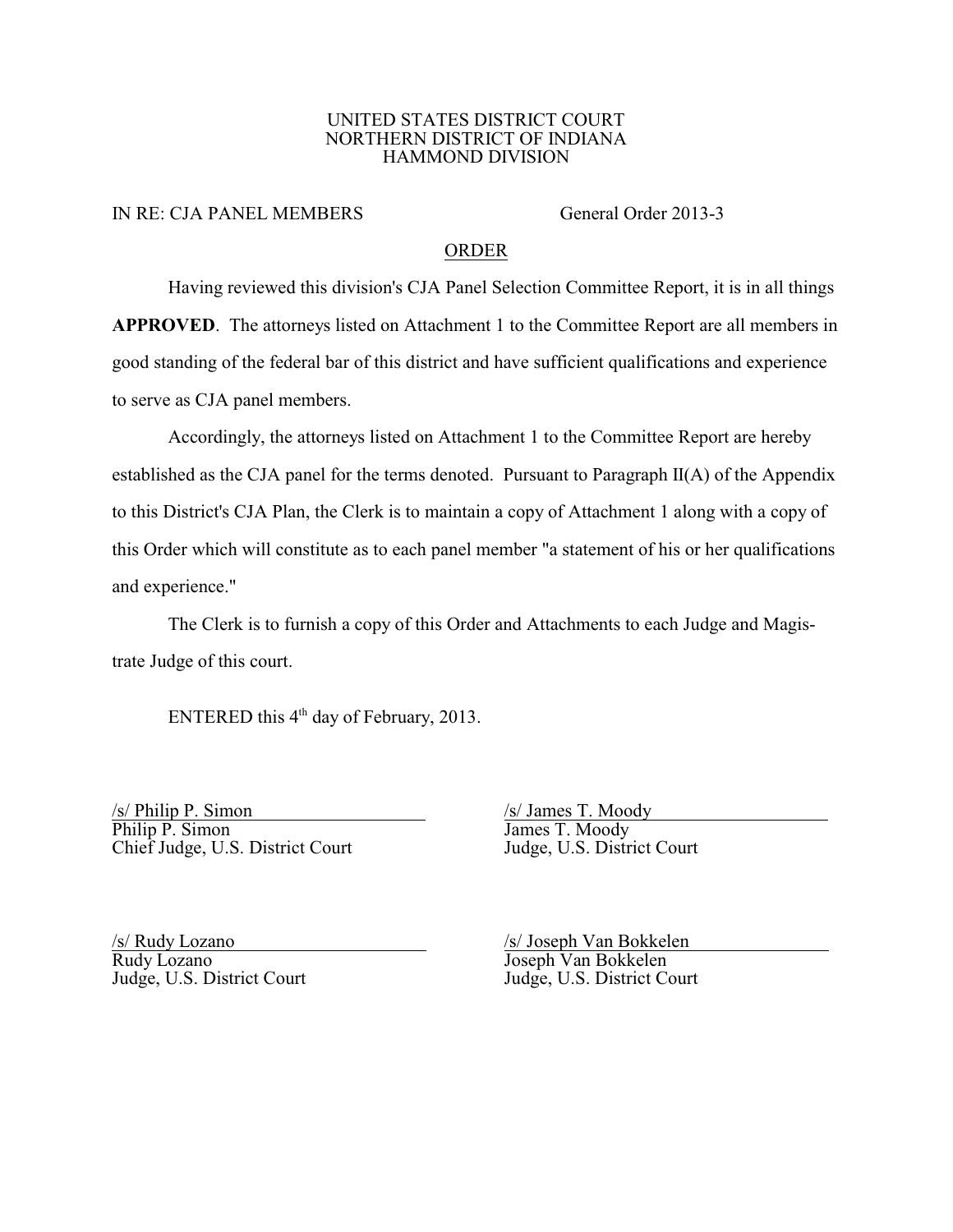### **Attachment 1**

8320 Kennedy Avenue Highland, IN 46322 Valparaiso, IN 46383<br>219-972-3030 219-462-8238 219-972-3030<br>
Fax 219-838-1909<br>
Fax 219-462-8253 Fax 219-838-1909

## **Arlington J. Foley, Sr. (2014) Paul Stracci (2015)**<br>1942 N. Main Street 200 E. 90<sup>th</sup> Drive

1942 N. Main Street 200 E. 90<sup>th</sup> Drive<br>
Crown Point, IN 46307 Merrillville, IN 46410 Crown Point, IN 46307 Merrillville, IN<br>219-661-1200 219-769-1600 219-661-1200<br>
Fax 219-661-1205<br>
Fax 219-738-3769 Fax 219-661-1205 [Afoley@urisp.com](mailto:Afoley@urisp.com) [pstracci@thiros.com](mailto:Attystewart@hotmail.com)

# **Clark W. Holesinger (2013) Adam Tavitas (2013)**

219-763-7246  $\text{Fax } 219 - 764 - 3625$ <br>  $\text{Sosatty@verizon.net}$   $\text{Advitas@aol.com}$ [sosatty@verizon.net](mailto:sosatty@verizon.net)

## **Visvaldis P. Kupsis (2015) James N. Thiros (2014)**<br>334 West 806 North 200 E. 90<sup>th</sup> Drive

334 West 806 North<br>Valparaiso, IN 46385 219-762-6240<br>
Fax 219-764-3625<br>
Fax 219-738-3769 Fax 219-764-3625<br>
Fax 219-738-376<br>
Fax 219-738-376<br>  $\frac{1}{\text{Im}(a)}$ <br>  $\frac{\text{Im}(a)}{\text{Im}(a)}$  $vpkupsis@hotmail.com$ 

1946 N. Main Street 2047 Crisman Road<br>
Crown Point, IN 46307 Portage, IN 46368 Crown Point, IN 46307<br>219-663-1900 219-762-6615 219-663-1900<br>
Fax 219-663-1908<br>
Fax 219-763-6229 Fax 219-663-1908 Fax 219-763-622<br>
criminallaw@johnmaksimovich.com Citlaw@aol.com  $criminallaw@johnmaksimovich.com$ 

Merrillville, IN  $46410$ 219-769-6969<br>
Fax 219-769-3875<br>
Fax 219-465-7897 Fax 219-769-3875

219-838-9200<br>
Fax 219-972-7110<br>
Fax 219-736-9991 Fax 219-972-7110<br>ses $\left(\frac{\partial g}{\partial x}\right)$ 

# **Michael W. Bosch (2013) Matthew D. Soliday (2014)** 8320 Kennedy Avenue 205 E. Jefferson Street

[mbosch@netnitco.net](mailto:mbosch@netnitco.net) [matt@matthewsolidaylaw.com](mailto:Msoliday@verizon.net)

334 West 806 North 9120 Connecticut, Ste. G<br>Valparaiso, IN 46385 Merrillville, IN 46410 Merrillville, IN 46410<br>219-796-9220

Merrillville, IN 46410<br>219-769-1600

### **John Maksimovich (2013) Claudia Traficante (2013)**

# **Mark A. Psimos (2015) David E. Vandercoy (2014) David E. Vandercoy (2014) Provided Provide Provide Provide Provide Provide Provide Provide Provide Provide Provide Provide Provide Provide**

4605 Thornbury Drive East<br>Valparaiso, IN 46383 [psimoslaw@airbaud.net](mailto:psimoslaw@airbaud.net) [David.vandercoy@valpo.edu](mailto:David.vandercoy@valpo.edu)

# **Stephen E. Scheele (2015) R. Brian Woodward (2013)**<br> **9013** Indianapolis Blvd. 9223 Broadway. Ste. A

9013 Indianapolis Blvd.<br>
Highland, IN 46322 **1982** Merrillville, IN 46410 Merrillville, IN  $46410$ [rbwoodward@cwblawfirm.com](mailto:rbwoodward@cwblawfirm.com)